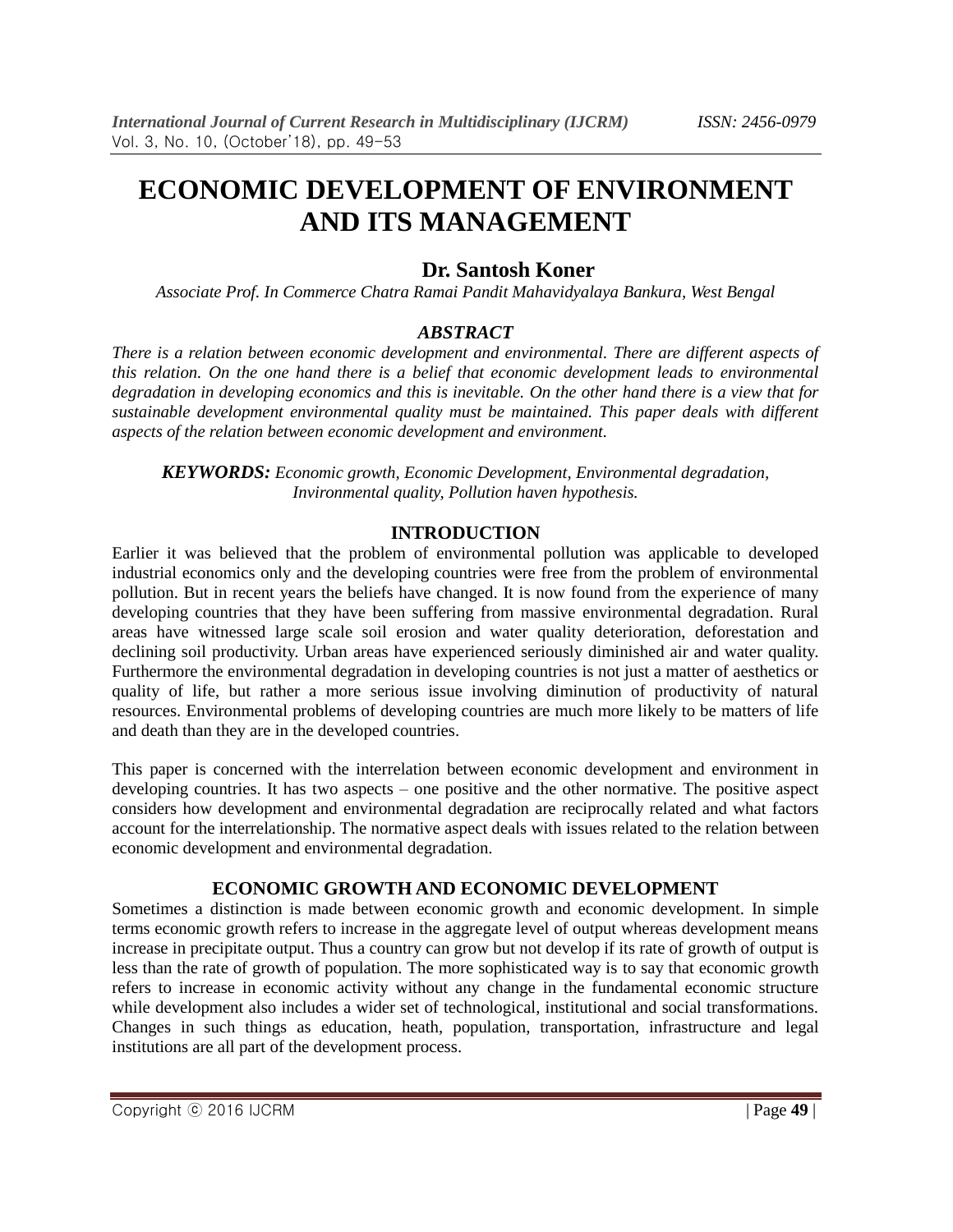## **ENVIRONMENTAL DEGRADATION IN DEVELOPING ECONOMICS**

Many people in the developed world have been brought to realization of the existence of environmental problems in the developing world through recent global concerns such as rapid pace of species extinction and global warming. A disproportionately high number of world's endangered species are resident of developing countries. So effort to preserve the habitats of these species have brought people to focus on the development – environmental linkages in non- industrialised developing countries. Similarly, the developed countries' concern about global warming has heightened concern about deforestation because forests act to absorb atmospheric CO<sub>2</sub>.

Large-scale deforestation in developing countries has the potential to worsen the global greenhouse effect.

But from the stand point of the developing countries themselves, their worst environmental problems are probably the water and air pollution they suffer, especially in their expanding urban areas. In developed countries the chemical treatment of water supplies, together with the treatment of waste water, have largely neutralized the water system as a source of widespread human disease. This is not the case in many developing countries where water pollution is still responsible for vast amounts of disease and death. Lack of treatment facilities leads to widespread exposure to disease-bearing human wastes. In places where there has been an expansion of industry, mining and the use of chemicals in agriculture, rivers have become contaminated with toxic chemicals and with heavy metals. Seepage of hazardous materials from industrial sites and waste dumps is increasingly threatening the ground water resources in many developing countries. Air pollution is also a significant problem in developing countries where petrol is virtually all leaded leading to serious damages from airborne lead pollution. Indoor air pollution is also a more serious problem than in developed countries owing to the continued reliance on biomass fuels for cooking and heating.

#### **RELATION BETWEEN ECONOMIC DEVELOPMENT AND ENVIRONMENTAL QUALITY**

The most frequently mentioned view point is that developing countries simply cannot afford high levels of environmental quality. This view can be explained with the help of production possibility curves. A production possibility curve shows different combinations of marked output and environmental quality, which the economy can get, given its resources and technological capabilities. It indicates that there is a trade-off between marketed output and environmental quality. Consider the following diagram where we plot marketed output on the vertical axis and environmental quality on the horizontal axis.



Copyright ⓒ 2016 IJCRM | Page **50** |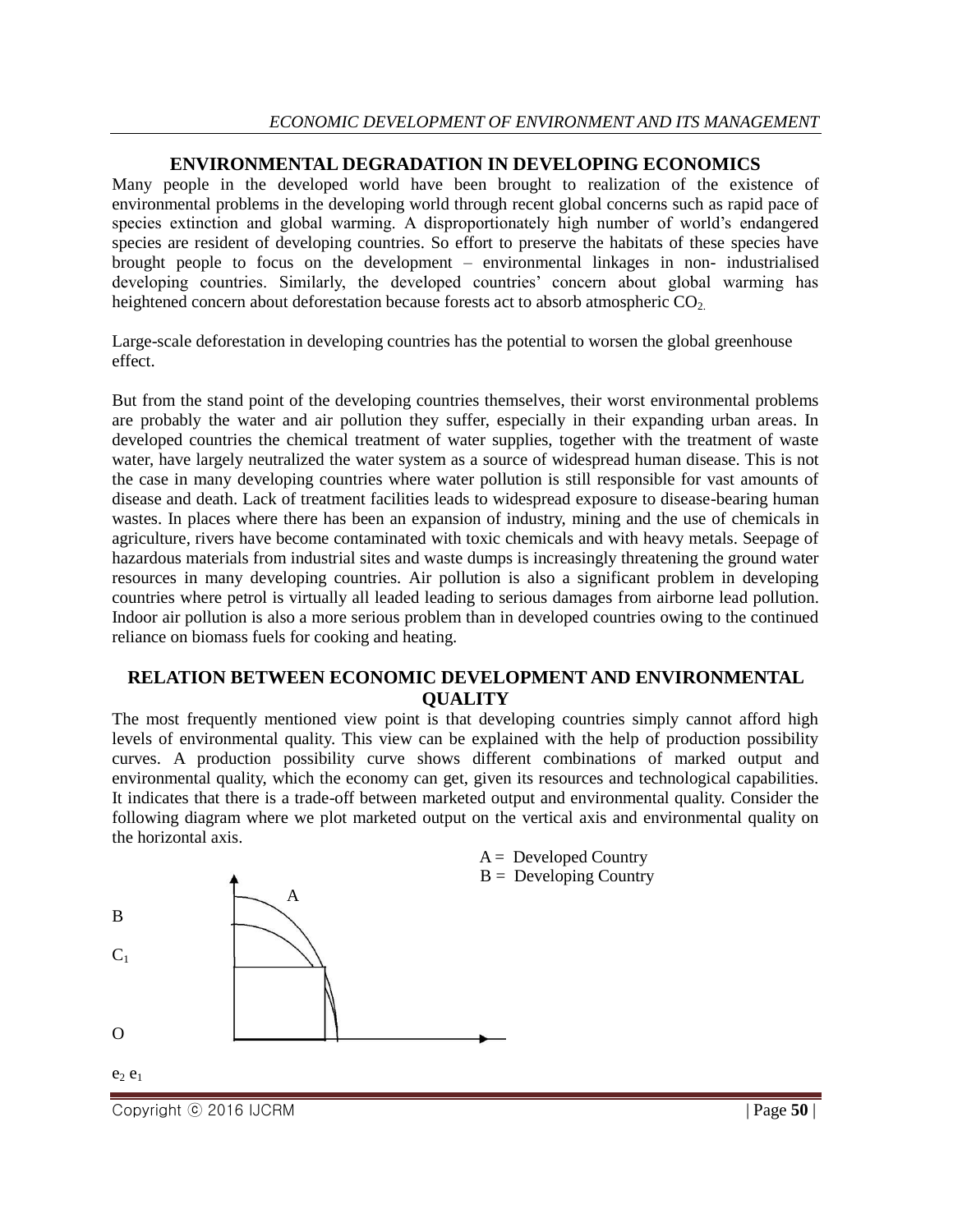The production possibility curve labelled A is for a typical developed country while B refers to a developing country. B lies entirely within A. A developing country can achieve the marketed output  $OC<sub>1</sub>$  with environmental quality  $oe<sub>2</sub>$ . The developed country can have same level of output with much higher level of environment quality of  $oe_1$  instead of  $oe_2$ . According to this view, developing countries cannot afford the high levels of environmental quality sought in the developed world because this would mean lower output for them.

However there is another side to this argument. The production possibility curve views marketed outpour and environmental quality as substitutes. But in the developing world they are more likely to be complementary. Most developing countries depend heavily on primary industries than do developed ones. For example they have agreater proportion of the population engaged in agriculture. Thus, degradation of environmental resources has the potential for being more highly destructive of productive assets in developing countries. Environmental degradation may reduce future productivity of natural resource base on which many people are directly dependent. Conversely, improvement of environmental quality will enhance future productivity of natural resource base. Thus environmental and the economy are not so much substitutes, as they arecomplements.

But these are essentially static arguments and the essence of economic development is long run change. So the relevant question is: How is long run economic development likely to affect environmental quality? The normal expectation is that development would shift the production possibility curve of the previous figure outward. As economies change, becoming less tied to natural resources and as less polluting technologies are adopted, this outward shift would improve the potential trade off between marketed output and environmental quality. Developing countries could then devote more resources to improving environmental quality.

Sometimes the opposite has happened, however, the short run effort to increase or maintain marketed output, in effect, trended to shift the PPC to the left and worsen the available choices this has occurred when the search for short run economic growth has led to irreversible reductions in the productivity of some part of a country's environmental assets. The concept that has become widely used to talk of this phenomenon is sustainability. A practice is sustainable if it does not reduce the long run productivity of the natural resource assets on which a county's income and development depend.

# **LONG-RUN RELATIONSHIPS**

Studies have been done to investigate the relationship between various environmental quality indices and the income levels attained in different countries. The objective is to see if as income levels change, there are systematic changes also in environmental quality variables. In fact, studies show clear relationship between income levels and a variety of environmental quality indices. These are essentially three types of relationships:

- (i) Those showing steady declines as incomes increase. This applies to access to safe water and sanitation facilities, which countries can easily afford as incomesrise.
- (ii) Those that first increase and then decrease with increase in income. This applies to ambient amounts of particulates and  $SO<sub>2</sub>(SubhurDivside)$ . This pattern is probably due to the fact that in its early stages industrial development leads to greater air pollution, whereas with continued development there is a shift in industry type toward cleaner industries.
- (iii) Those showing a steady increase with income gains: This applies to municipal solid wastes and CO2 emissions per capita. The first is a reflection of the growth in material standards of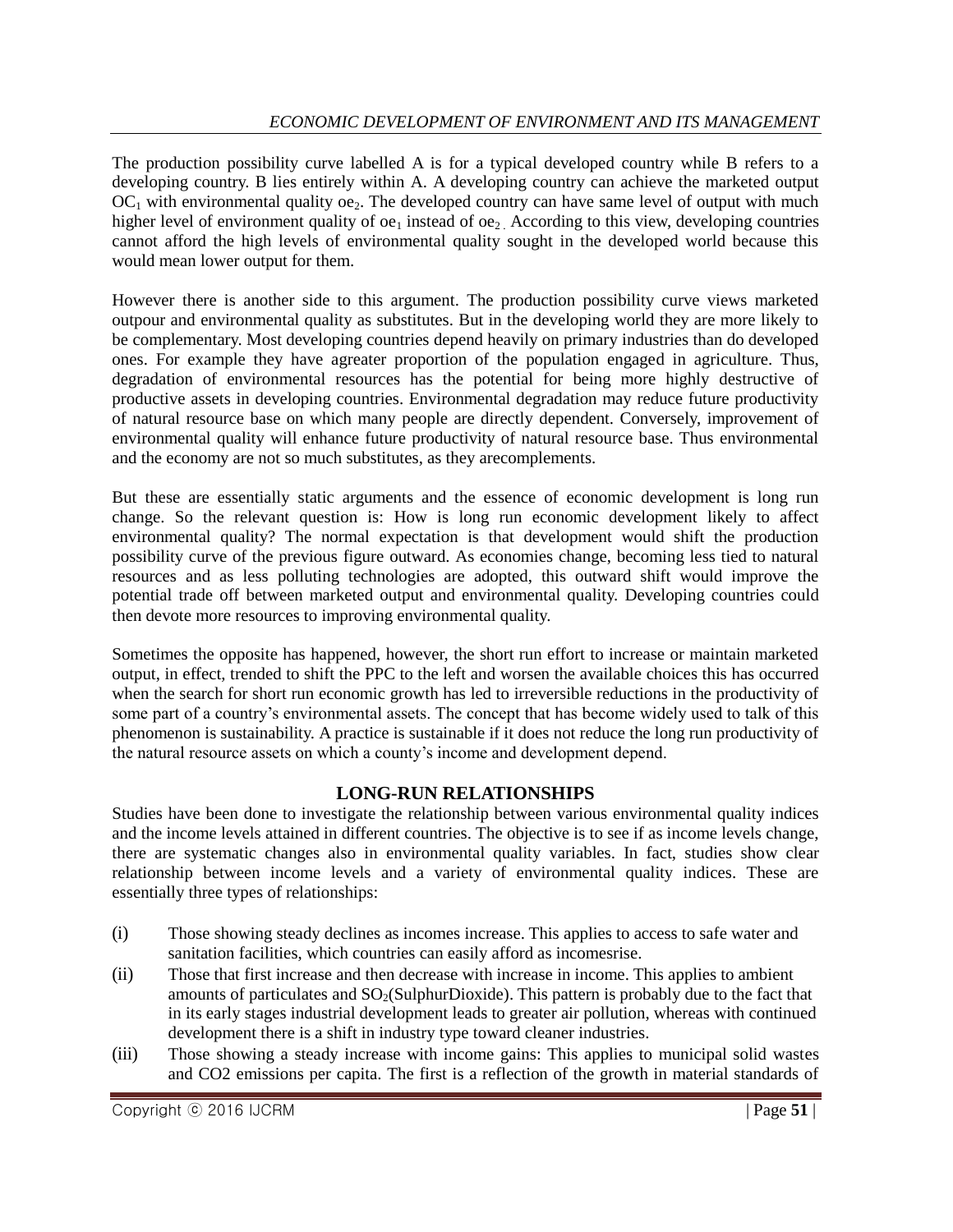living as incomes increase, whereas the second result from the increasing demand for fossil based energy that normally accompanies development.

These relationships are not inevitable. They can be taken as general tendencies, which may be different in particular countries, depending on technology choices adopted as well as the preferences of their citizens. It points out that for many environmental problems the situation is likely to get better as development occurs; indeed, economic development may be seen as a way of combating these problems.

## **THE POLLUTION –HAVEN HYPOTHESIS**

In recent years it has been argued that developing countries may be acting as "pollution havens", i.e. places where firms can move and operate without the strict environmental controls of the developed countries. The idea essentially has two parts:

- 1. That stringent environmental standards in industrialized countries are causing some firms, especially pollution-intensive ones, to flee to countries with less stringentstandards.
- 2. That some developing countries have tried, with some success, to attract pollution intensive firms with the promise of lower pollution-control standards in the hopes of boosting their rates of economic growth.

It is surprisingly difficult to get conclusive data on this matter. Most opinions are found on the basis of anecdotal or episodic events like the Bhopal disaster. But these are not good sources from which to draw conclusions about general trends. Almost all countries, developing and developed, have regulations on the books that appear to place emissions under reasonably strict controls. But those are not usually followed in practice because of weak enforcement. Moreover, many factors besides environmental regulations could cause "dirty" industries to migrate among countries, for example, labour costs, raw materials availability, infrastructure availability and specially the state of the product cycle. By the last we mean the fact that during the process of growth of any economy certain industries will tend to expand and decline at different times. Certain basic manufacturing industries which may be "dirty", will often expand early in a country's development and decline later as incomes increase. So these industries might be moving around from one country to another in response to where those countries are in the product cycle, rather than because of environmental regulations.

There is some evidence, although not so strong, that dirty industries in developed countries have been migrating to developing ones. One group of researchers took a look at the relative rates of growth of toxic- intensive industries in developed and developing countries. A toxic intensive industry is one that releases relatively large amounts of toxic chemicals per unit of output produce. They conclude that the poorest economies have highest rate of growth toxic incentive industries. This result is consistent with the pollution haven hypothesis. But at this point in time it is impossible to rule out other competing explanations.

# **POLICYISSUES**

Policy institutions in developing countries have been relatively weak, but this is changing. Most environmental policy in these countries has followed the lead of the developed world, in terms of being based on command and control principles, some have suggested that developing countries should emphasize incentive- based policies so as to achieve higher levels of cost effectiveness. Population control has frequently been recommended as a means of lessening environmental impacts.